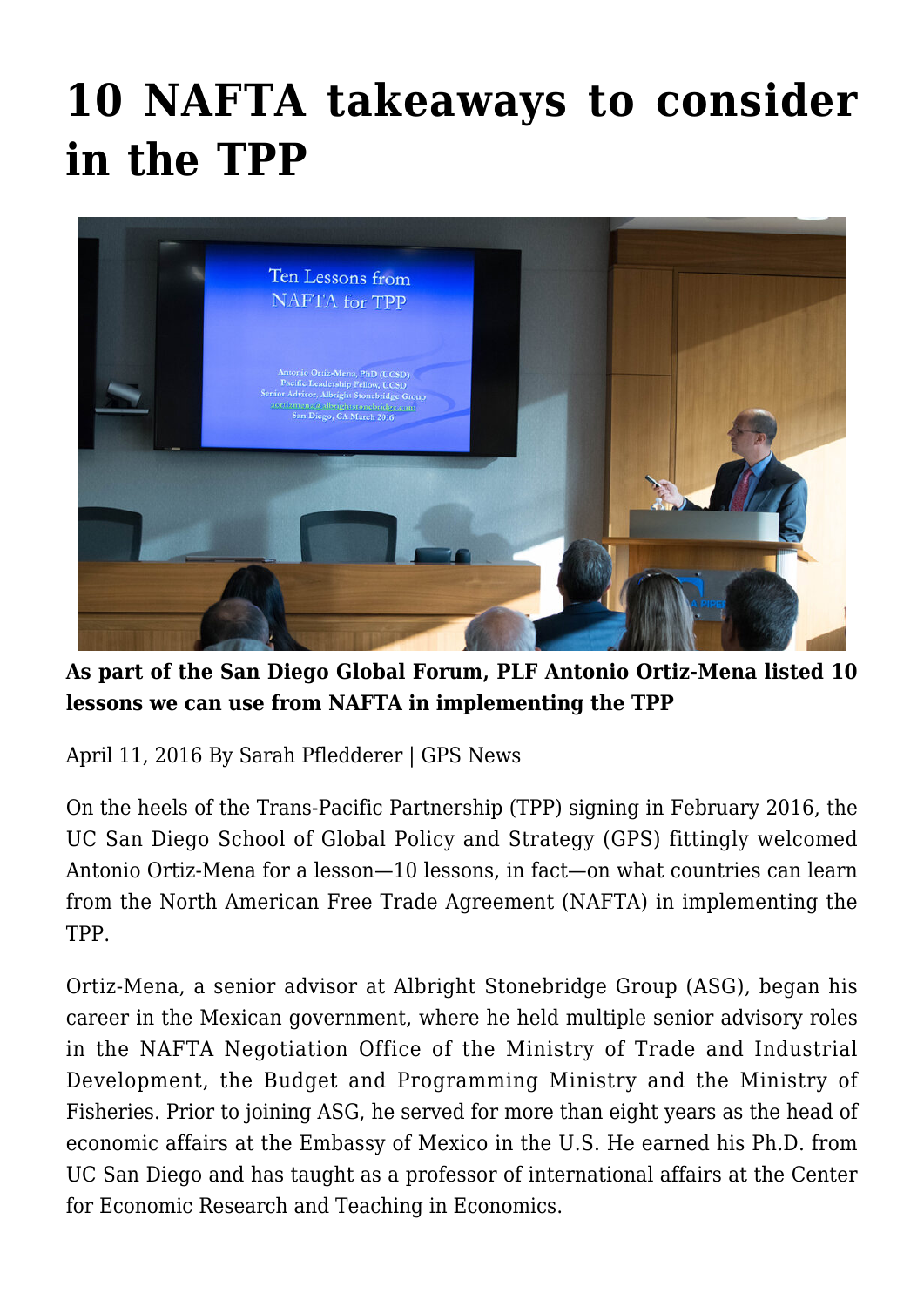During his [Pacific Leadership Fellowship](http://cgt.ucsd.edu/fellows/upcoming/antonio-ortiz-mena.html) (PLF) at GPS's [Center on Global](http://cgt.ucsd.edu/) [Transformation,](http://cgt.ucsd.edu/) Ortiz-Mena presented "What does NAFTA have to teach us about the TPP?" at the School's second San Diego Global Forum on March 30 at DLA Piper. A collaboration between the School, World Trade Center San Diego and the San Diego Regional Economic Development Corp.'s Go Global San Diego initiative, the forum facilitates open dialogue to unveil how San Diego is engaged in shaping solutions for a transforming and interconnected world.

Here are his 10 takeaways.

# **1. Use organization of negotiation for ratification and implementation**

There was "good" coordination during NAFTA's negotiation, "great" coordination during its ratification, but governments and key stakeholders "dropped the ball" on implementation and did not take full advantage of the agreement, Ortiz-Mena recollected.

He noted Congress(es) also gave little thought to complementing legislation that would bring forth additional initiatives to make better use of the agreement, particularly on infrastructure.

"CEO buy-in," he said, is crucial for implementation. "Not a lot gets done unless the CEOs of powerful corporations put their weight behind initiatives."

## **2. Do not oversell or undersell the agreement**

Bluntly, Ortiz-Mena said Mexico *did* oversell NAFTA, ensuring the agreement would generate jobs, reduce undocumented migration and create growth.

"To be frank, most international economists are still debating these issues," he said. "They agree that international trade fosters a more efficient use and allocation of factors of production, but there are so many factors affecting employment, GDP growth and migration—including demographics, technological change, fiscal and monetary policies, end exogenous shocks, among others—and it is difficult to disentangle complex causality."

On underselling, there were "things we didn't underscore that we should have underscored." He said Mexico did not emphasize enough how small and medium enterprises could gain from the agreement from participating in the supply chains of large corporations, without the need to export directly. Likewise, attaining a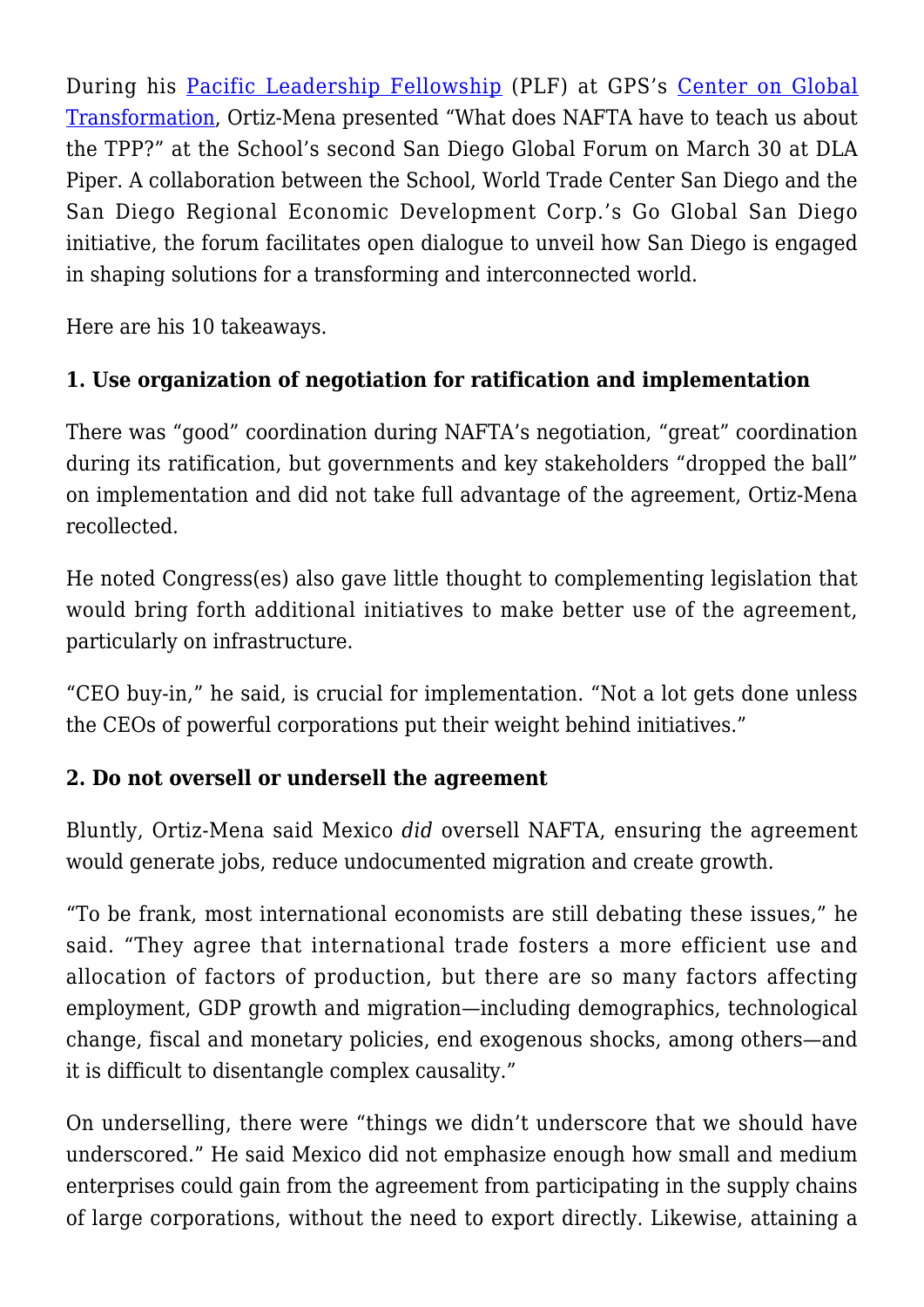defense against unilateral actions by the U.S. by having recourse to a NAFTA Chapter 19 panel on unfair trade practices was a big gain, as were rules of origin that fostered local sourcing.

#### **3. Ensure clarity of aims and maintain a holistic vision**

"It's important to have a small, clear and coherent narrative about what the agreement is about and how it fits together with the overall government strategy," Ortiz-Mena said. "Avoid equating a trade agreement with the government's overall development strategy and foreign policy. It is merely a specific instrument to foster trade and investment, no more and no less."

Using as example how American Express promotes its members as having "privileges," Ortiz-Mena encouraged countries to consider whether they want to be a part of the TPP "club" because of the benefits or because it's a defensive strategy, essentially avoiding the cost of not being a member while other major players in international trade are.

# **4. Exclusions: Make tradeoffs against defensive aims**

Exclusions are part of the defensive aims of trade negotiations, Ortiz-Mena explained. In the case of Mexico, the government decided to exclude its hydrocarbon sector in NAFTA for political reasons. "How did we manage that? We made a tradeoff of a defensive aim against a defensive aim of the U.S. (migration)," he said, noting, of course, the U.S. rebutted and negotiations continued.

"Everyone needs to make tradeoffs in a negotiations, but it is best to make defensive tradeoffs against a defensive aim of the counterpart and not one of your offensive (market access) aims."

# **5. Focus on permanent rules, not on temporary ones**

Temporary rules such as tariff reduction rates are "very attractive for politicians, the press and pundits because it's easy to keep score," Ortiz-Mena said, clarifying that tariffs usually are negotiated by how many years it takes them to go down to zero.

"But trade does not work like that," he said. "At the end of the day, everyone will be at zero and it is the permanent rules that will remain."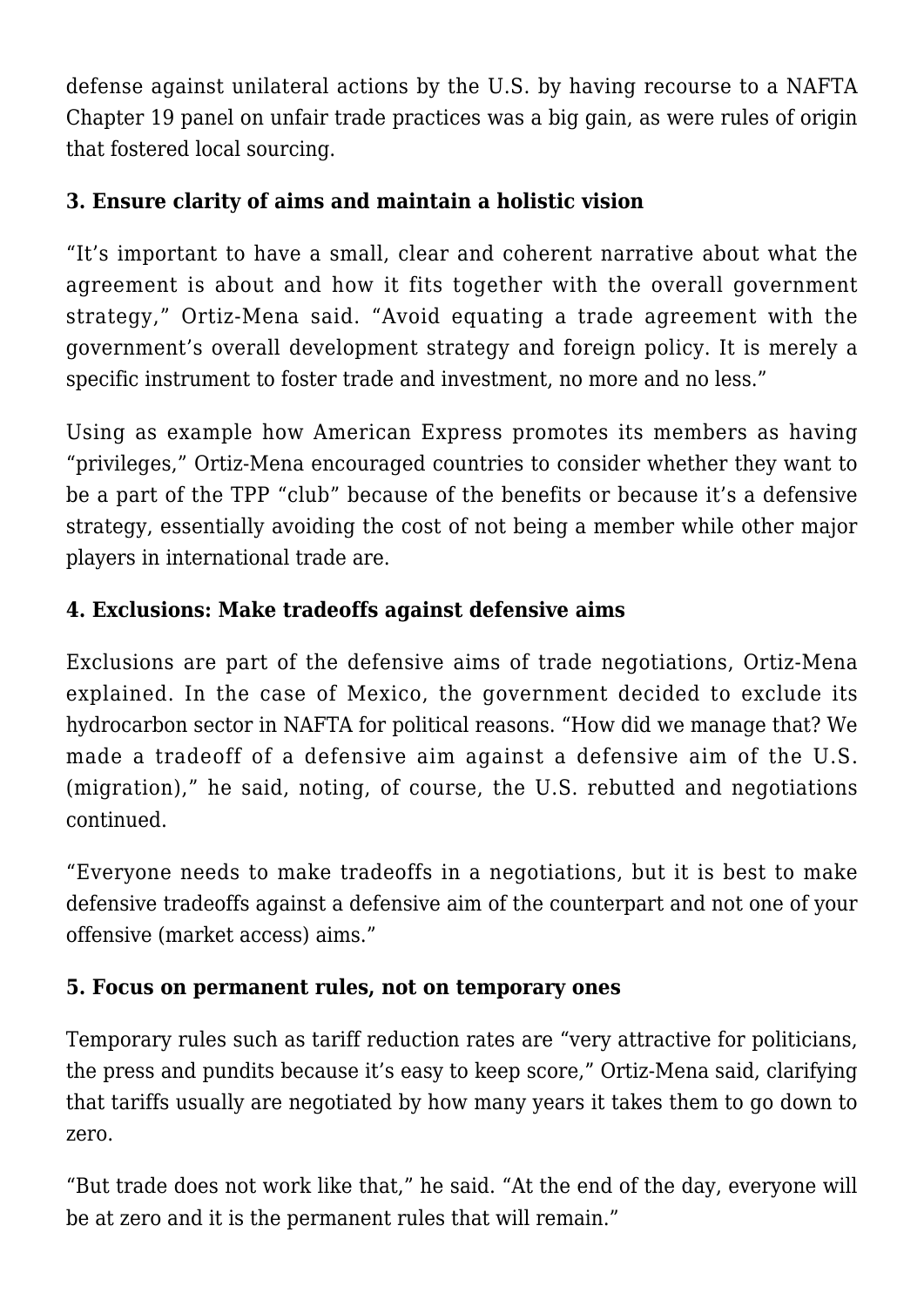Permanent rules are "unattractive" for punditry because they're "super complex and super boring," Ortiz-Mena said, but these rules are critically important. For instance, rules of origin specify what goods can receive preferential duty treatment. Commitments on norms and standards, and regulatory cooperation also fall in this category.

#### **6. Beware of long-term tariff reductions**

Opposing John Maynard Keynes, who famously said, "In the long run we are all dead," Ortiz-Mena amended the economist to comment on trade negotiations: "In the long-term, you will not be dead. You will be in trouble."

He warned countries to be careful of long-term tariff reductions of 10 years or, exceptionally, 15 years. "What items are left for tariff liberalization at 10 or 15 years? The most sensitive products," he explained. "A lot of people equate 15 years with never, so they do nothing to protect those sensitive sectors. The long time allotted is a double-edged sword"

## **7. Beware of 'clarifications' and 'fixes'**

Quoting the late baseball star Peter "Yogi" Berra's "It ain't over till it's over," Ortiz-Mena delved into where the TPP is right now—with several interest groups asking for clarifications, or fixes, even though the agreement has been initialized.

In the case of Mexico and NAFTA, he explained, there was a "clarification" over sugar, allegedly to clarify the scope and coverage of NAFTA commitments on market access for sugar, with an exchange of letters between U.S. Trade Representative Mickey Kantor and Mexican Trade Minister Jaime Serra.

"One of the toughest fights at the embassy over the past few years was sugar," he said. "Clarifications are not sugar-coated."

## **8. Implement measures to maximize benefits of the agreement**

Disagreeing with the Rolling Stones song "Time is on my side," Ortiz-Mena said: "Trade agreements are inert. If you don't do anything with them, they are just a pile of papers."

He added that for NAFTA, no government or business leaders dared to establish quantifiable goals. "It's important to have government, academia and business